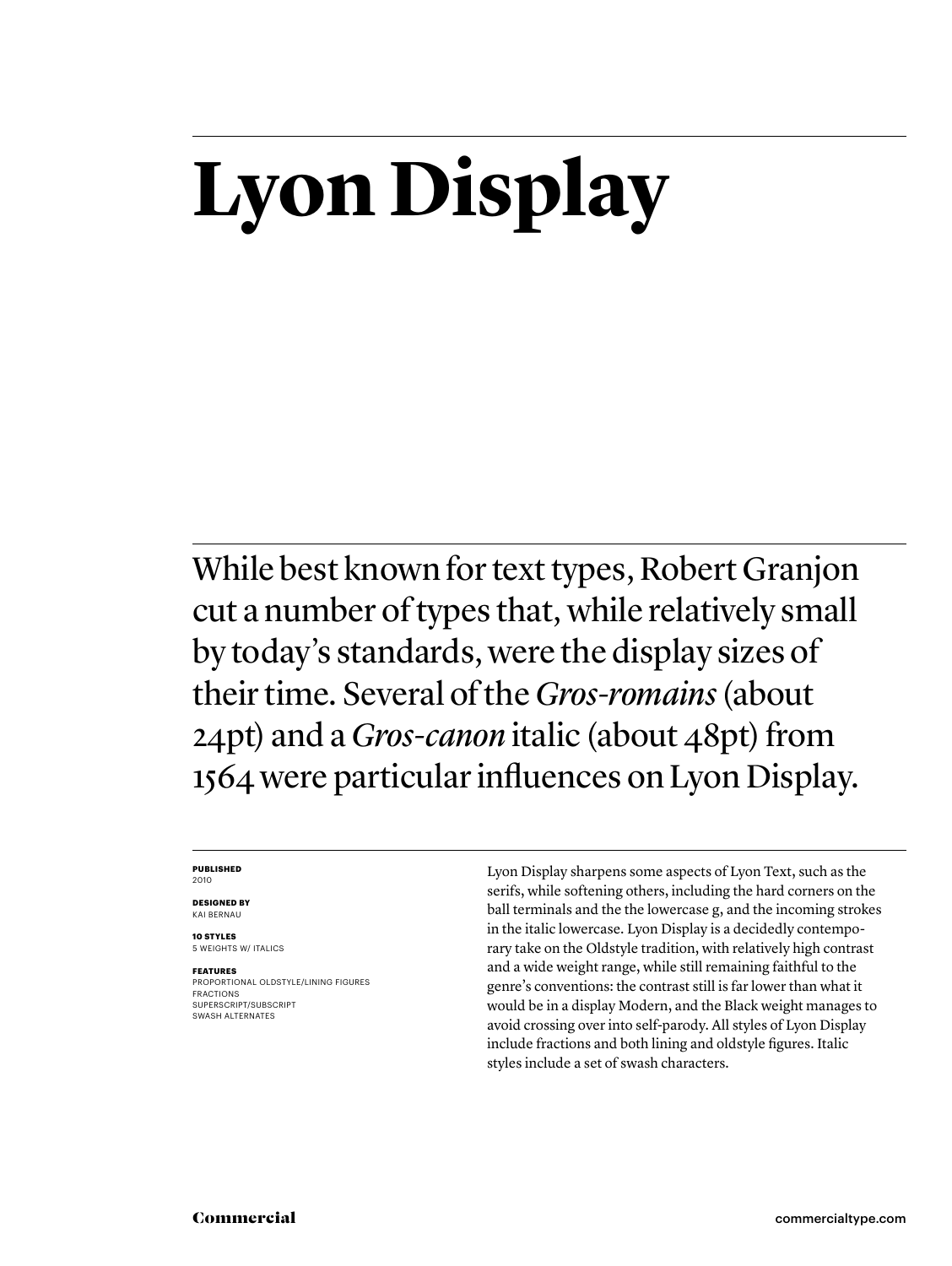Lyon Display Light *Lyon Display Light Italic* Lyon Display Regular *Lyon Display Regular Italic* Lyon Display Medium *Lyon Display Medium Italic* **Lyon Display Bold** *Lyon Display Bold Italic* Lyon Display Black *Lyon Display Black Italic*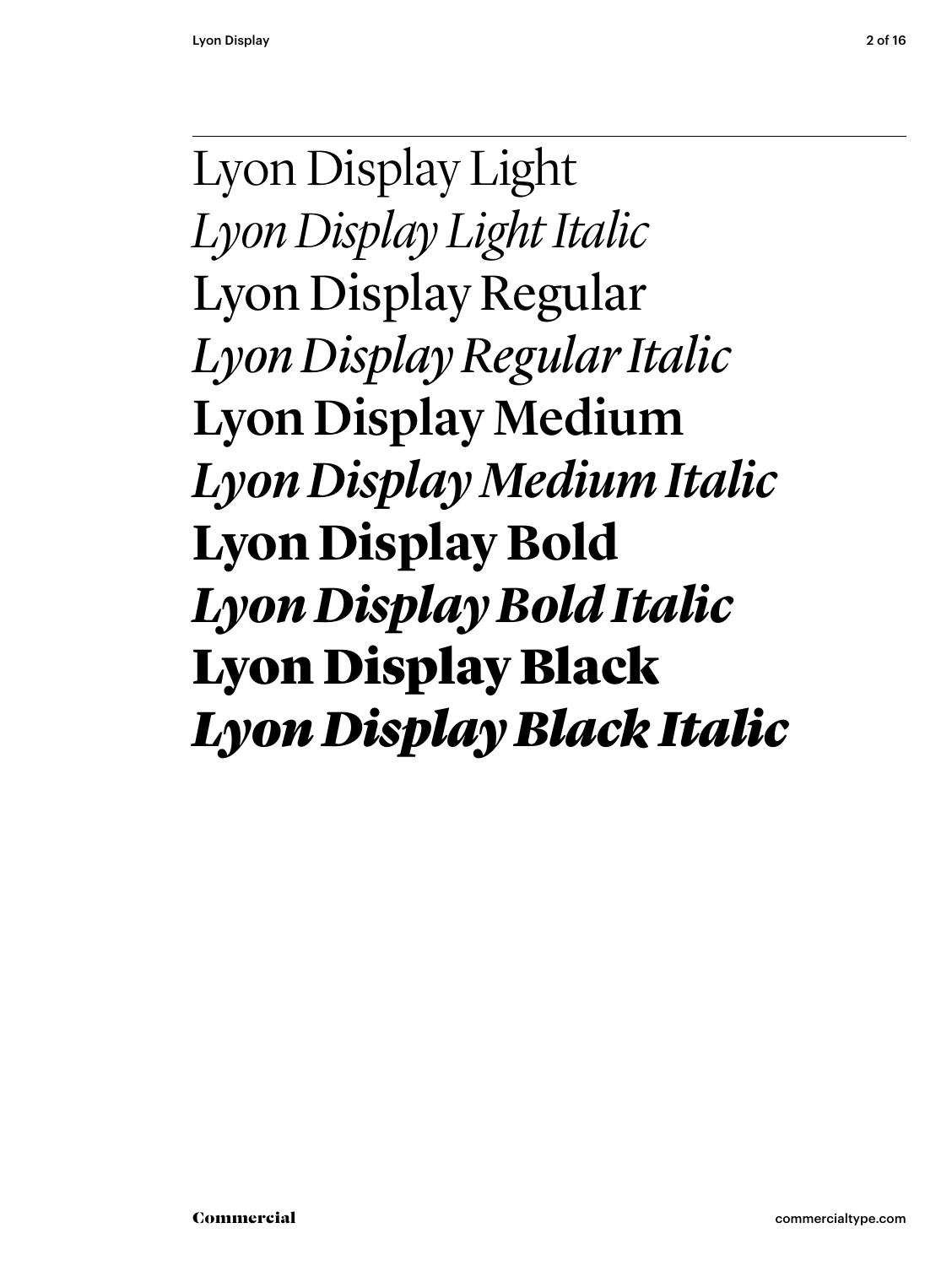## EKONOMIKA Diagnosticians LYON DISPLAY LIGHT, 70 PT

## *SHOREDITCH Entwurfstechnik* LYON DISPLAY LIGHT ITALIC, 70 PT [SWASH E k]

# GUIMARÃES Villanovaforru

*MINIMALIST Philanthropists*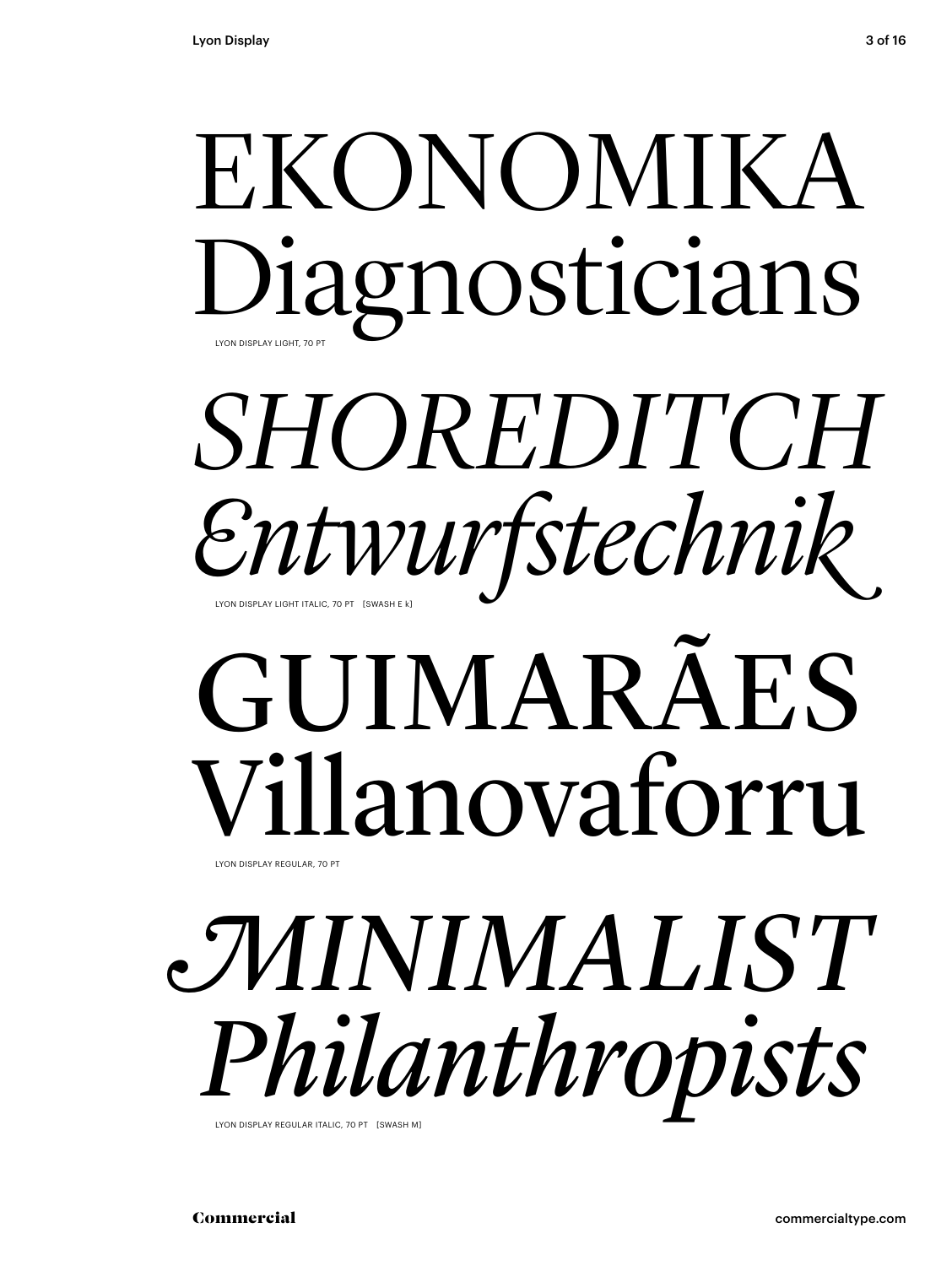## CAMPAIGNS Williamsburg LYON DISPLAY MEDIUM, 70 PT

*NANOGRAM Intervas* 

# **FOURVIÈRE** Ydstebøhavn

# *ARCHDUKES* **Drechter/Jan Display Rochter**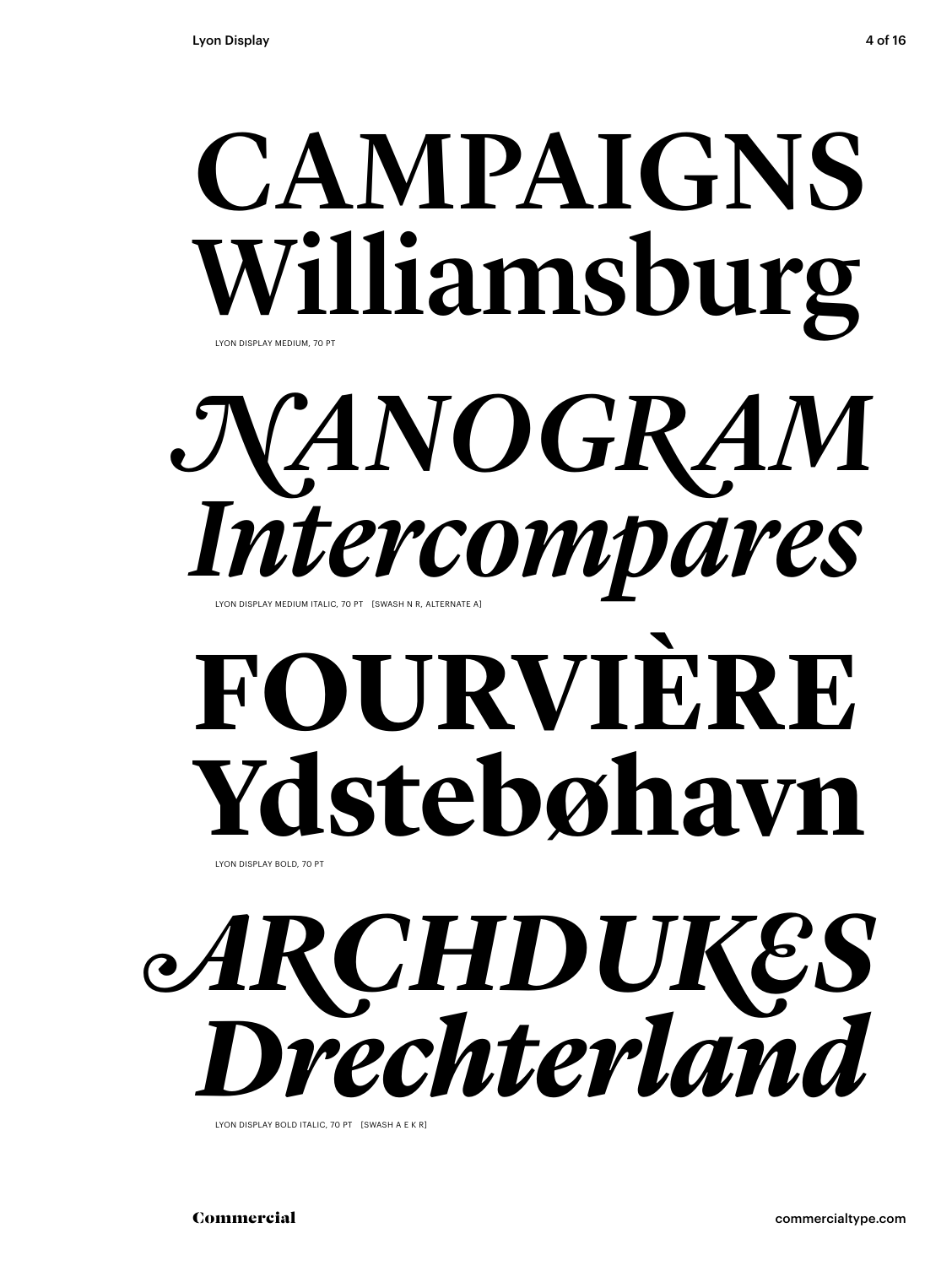## TRADITION Schiltberger LYON DISPLAY BLACK, 70 PT

# *HELSINGØR* **Theoretically Reported Callty**

## **RHYTHMI** Ionasteries

LYON DISPLAY BLACK, 70 PT

# *ANTIQUITY* **Barometric Control Display Literate Reserved**

Commercial commercialtype.com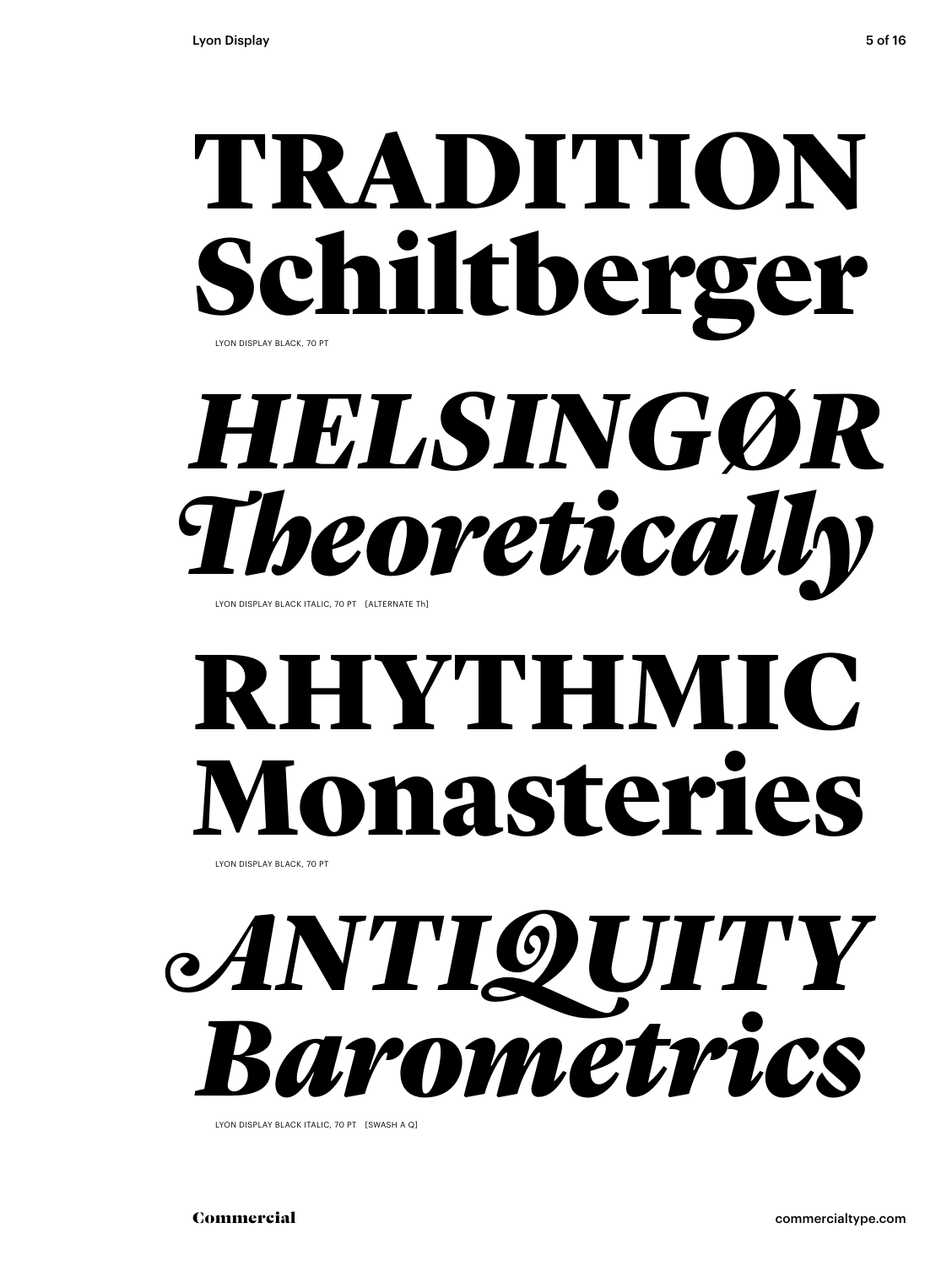### ERNST OTTO FISCHER Croix-Rousse, Vieux-Lyon

LYON DISPLAY LIGHT, 40 PT

 *LES CARABINIERS (1963) Amadora, Crato, Almodôvar*

LYON DISPLAY LIGHT ITALIC, 40 PT

### LIGAÇÕES EXTERNAS Châlons-en-Champagne

LYON DISPLAY REGULAR, 40 PT

**CN DISPLAY REGULAR ITAL** *NORD-PAS-DE-CALAIS Auguste and Louis Lumière*

KITTILÄ, KORSHOLM Diversification of assets

LYON DISPLAY MEDIUM, 40 PT

*ROBERT S. MULLIKEN Decrescendo & grandioso*

LYON DISPLAY MEDIUM ITALIC, 40 PT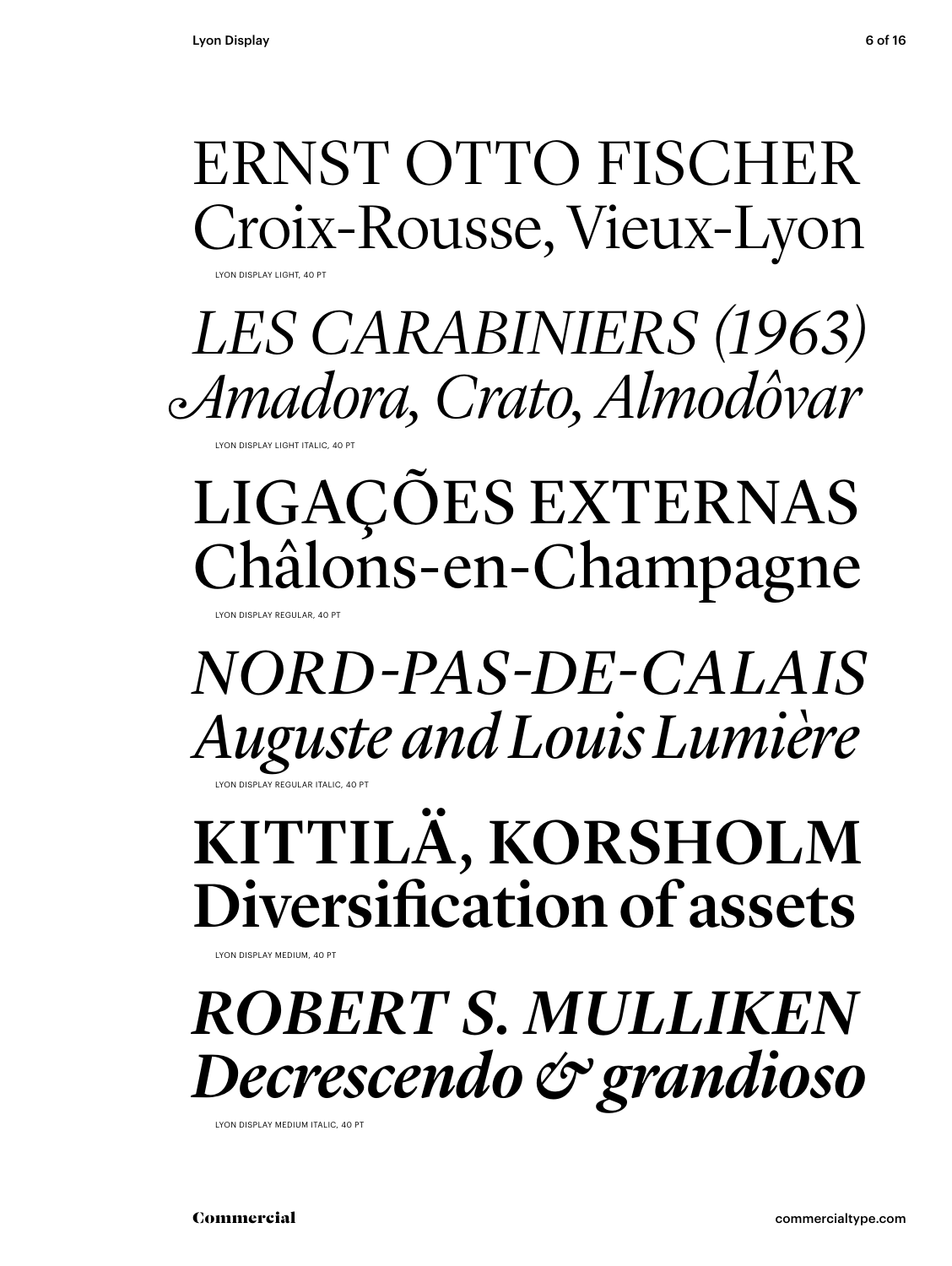### **FUNDIÇÃO DE TIPOS International Courtier**

LYON DISPLAY BOLD, 40 PT [ALTERNATE J]

### *NONHOMOGENEOUS Schloss Neuschwanstein*

LYON DISPLAY BOLD ITALIC, 40 PT [SWASH w, ALTERNATE M]

### HANDSATZSCHRI São João da Pesqueira

LYON DISPLAY BLACK, 40 PT

### *KONTINENTÁLNYMI Externalized behavior*

LYON DISPLAY BLACK ITALIC, 40 PT [SWASH z]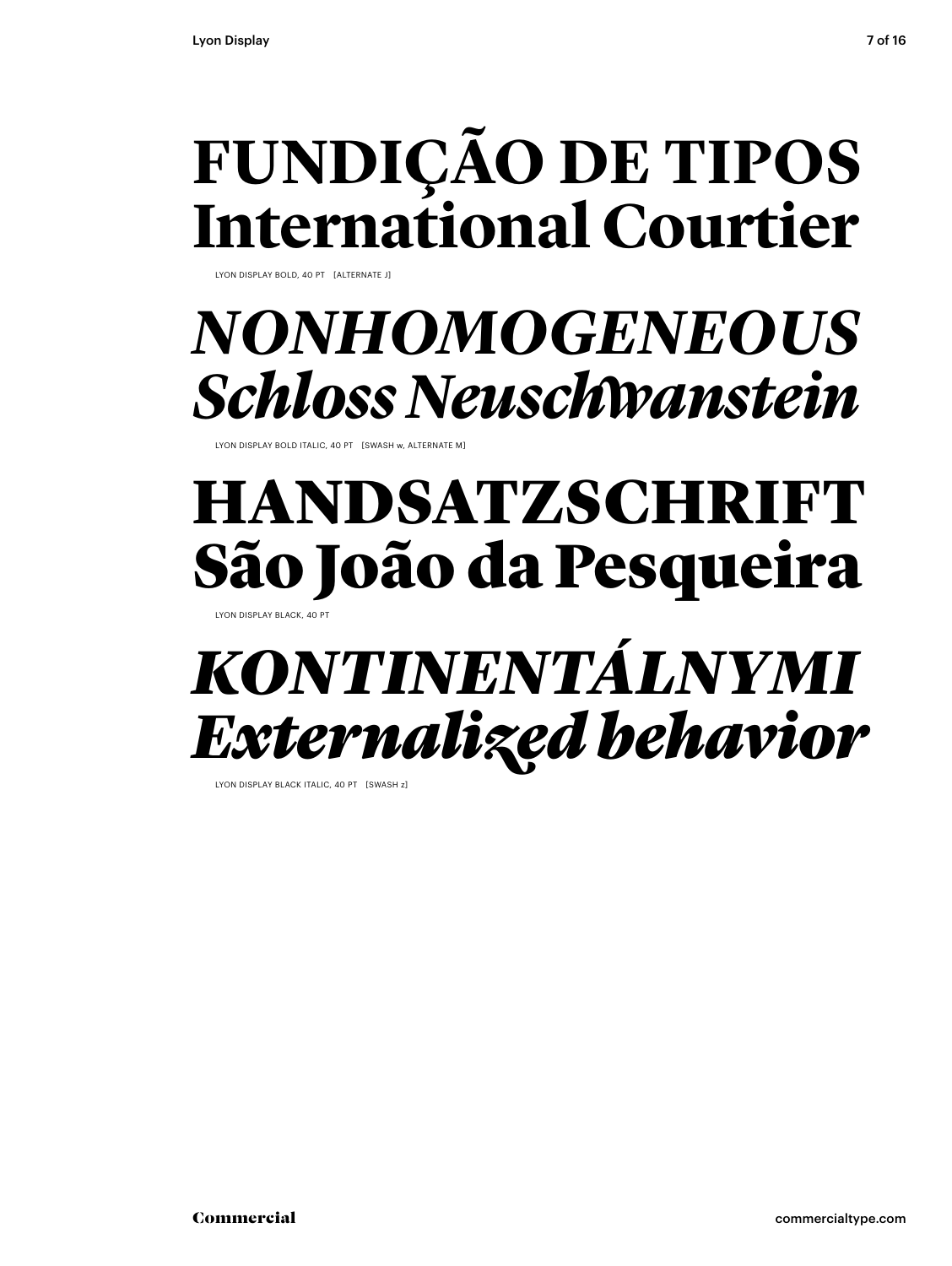Around £851.9 million was taken in revenue THE VICTORIA AND ALBERT MUSEUM *She traveled from Shikokuchūō to Kitahiroshima*

LYON DISPLAY LIGHT, LIGHT ITALIC, 24 PT [SWASH K k]

Over 4 years membership rose by over 82% LEISURE & ENTERTAINMENT AREAS **The Emancipation Oak in Hampton, Virginia** 

LYON DISPLAY REGULAR, REGULAR ITALIC, 24 PT [SWASH E Th]

The Situationists and Automation, 1967 DIVIDIDO ADMINISTRATIVAMENTE *In society, Modern condition is production*

LYON DISPLAY MEDIUM, MEDIUM ITALIC, 24 PT

**Five days of street festivals in Hanover CHESTERFIELD, NEW HAMPSHIRE** *Etenkin taloudellisilla ja liikenteellisillä* 

LYON DISPLAY BOLD, BOLD ITALIC, 24 PT

Lisboa tem 489 563 habitantes, 2007 AÉROPORT LYON SAINT-EXUPÉRY *Hrvatska pisana jezična baština svoje*

LYON DISPLAY BLACK, BLACK ITALIC, 24 PT [SWASH e k v z]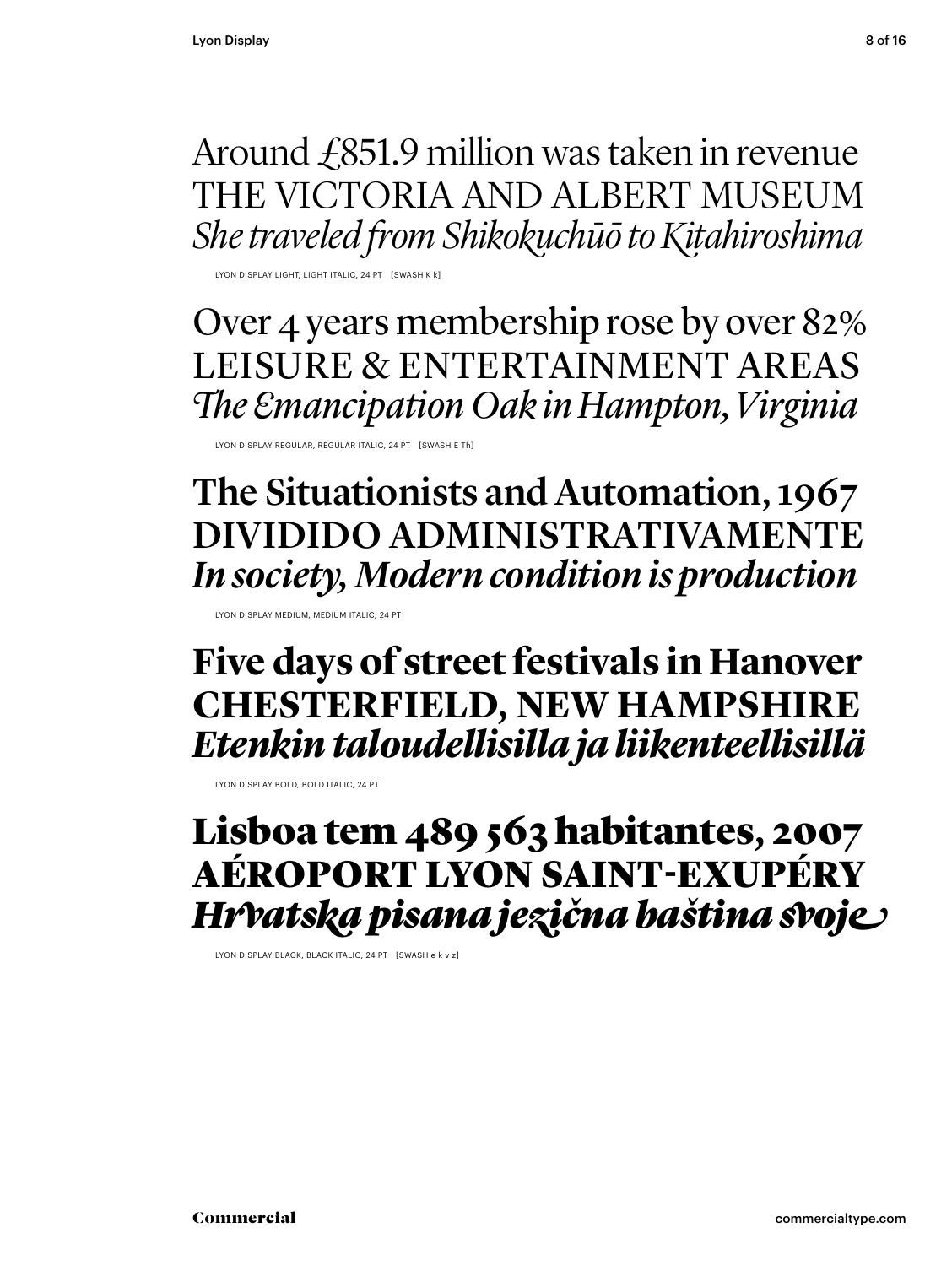PERSPECTIVES FOR CONSCIOUS ALTERATIONS IN Metropolitan Board of Works oversaw all the infrastructure Til allrar hamingju vóru gufukatlarnir ekki þar, því hefði svo

LYON DISPLAY LIGHT, 18 PT

*HARRIET, A GALÁPAGOS TORTOISE, LIVED 175 YEARS The alienation of the spectator, which reinforces the contemplated From 1678 onwards, Monheim also became the seat of the county*

LYON DISPLAY LIGHT ITALIC, 18 PT [SWASH E T R Y, ALTERNATE A V]

JÁSZ-NAGYKUN-SZOLNOK, BÁCS-KISKUN, HEVES According to the Office for National Statistics in 1997–05 Relocated from Claremont to Meredith, New Hampshire

LYON DISPLAY REGULAR, 18 PT

*MÖTTINGEN, NIEDERSCHÖNENFELD, NERSINGEN Južnoslavenski jezici nastaju iz dva ogranka južnoslavenskog Na de uitvinding van de boekdrukkunst werden de benodigde*

LYON DISPLAY REGULAR ITALIC, 18 PT [ALTERNATE v w]

#### SUCCÈS LITTÉRAIRES: ŒDIPE ET LA HENRIADE To be increased to NOK 572 million (USD 89.5 millon) In 2006 the neighbourhood had a population of 9,210

LYON DISPLAY MEDIUM, 18 PT

*LYNGSEIDET, ÅRDALSTANGEN, KYRKSÆTERØRA An exhibition of his work was held in Mexico City in 1948 The origins of Amsterdam date back into the 12th century*

LYON DISPLAY MEDIUM ITALIC, 18 PT [SWASH R, ALTERNATE A h w]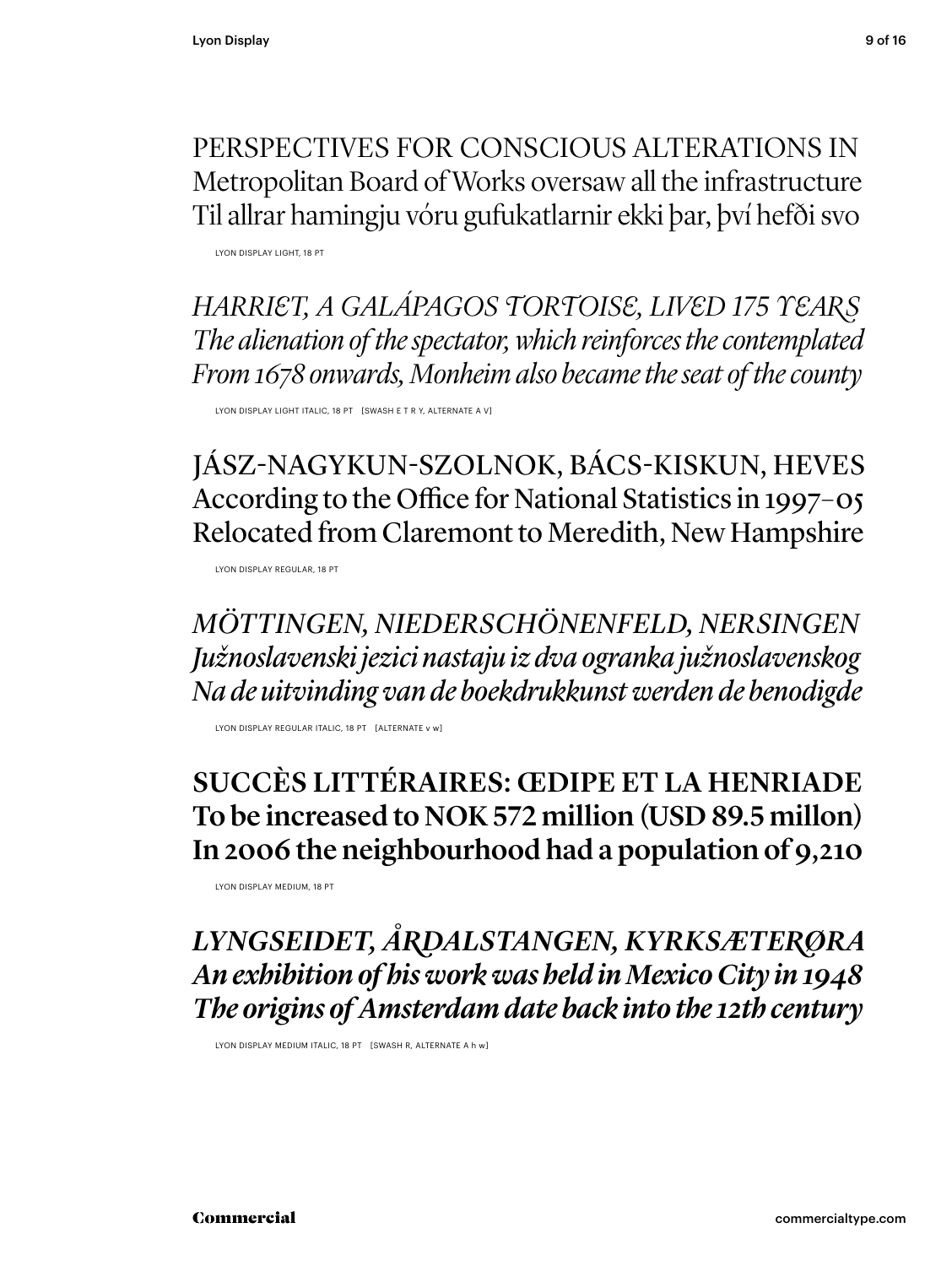#### **MATHEMATICAL MODELS AND ABSTRACTION Union Internationale des Associations d'Alpinisme In London tourists spend over £15 billion annually**

LYON DISPLAY BOLD, 18 PT [ALTERNATE J]

*L'ARRIVÉE D'UN TRAIN EN GARE DE LA CIOTAT Transportation is one of the four main areas of policy A homage to the French medieval poet François Villon*

LYON DISPLAY BOLD ITALIC, 18 PT [SWASH v]

#### INTERNATIONAL ASSEMBLY OF ART CRITICS One of London's largest Industrial Sectors is the Détournement as Negation and Prelude (SI 1959)

LYON DISPLAY BLACK, 18 PT

#### *PRELIMINARY PROBLEMS IN CONSTRUCTING In 1997, over 18.5% of the new residents in the area A nyelvtani rendszer hasonlóságain kívül számos*

LYON DISPLAY BLACK ITALIC, 18 PT [ALTERNATE h v]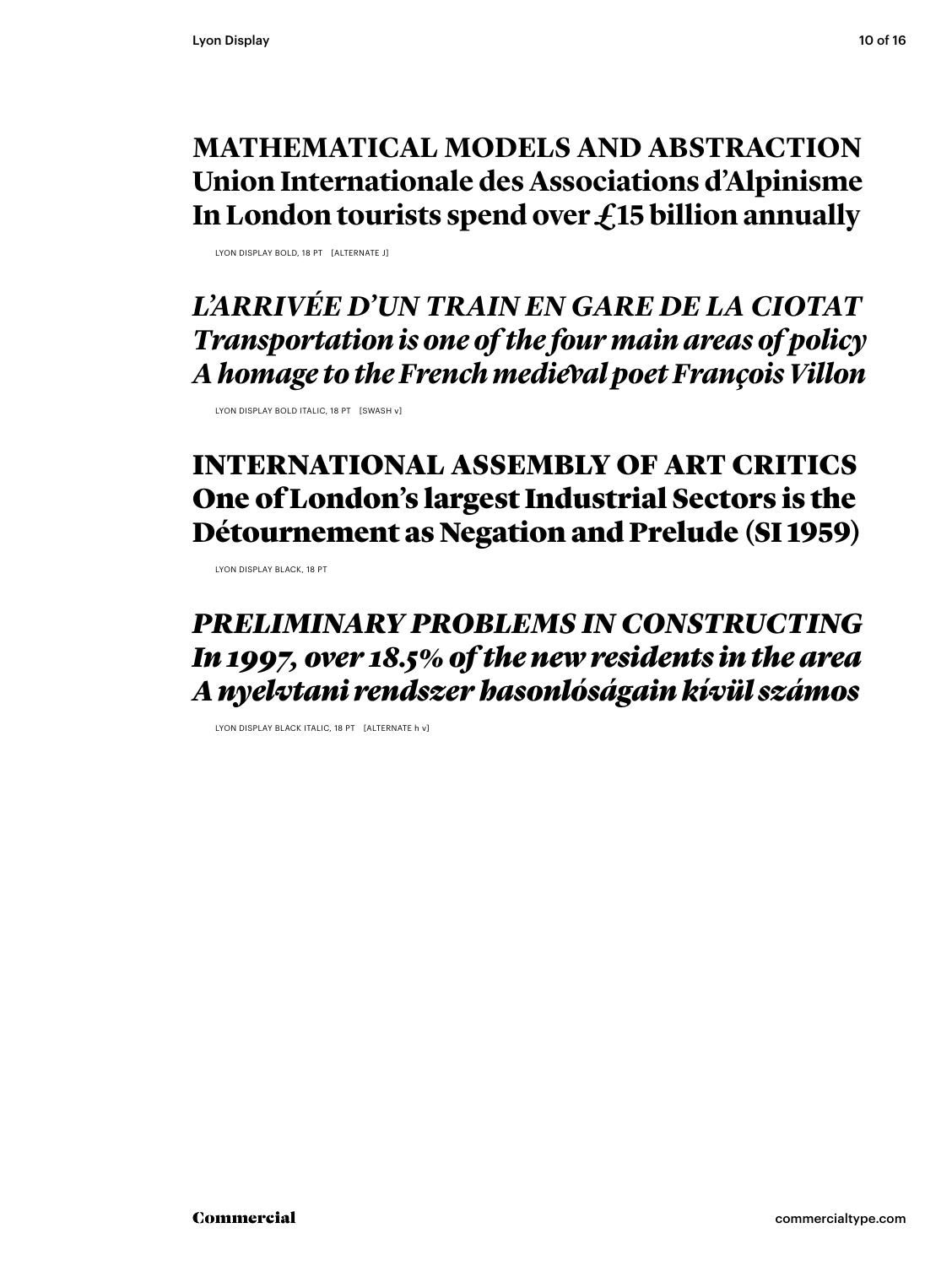### Buckinghamshire LYON DISPLAY REGULAR, 60 PT LYON DISPLAY LIGHT, 60 PT emokratischen Entroncamento LYON DISPLAY BOLD, 60 PT LYON DISPLAY MEDIUM, 60 PT **Portomaggiore** Midi-Pyrénées LYON DISPLAY BLACK, 60 PT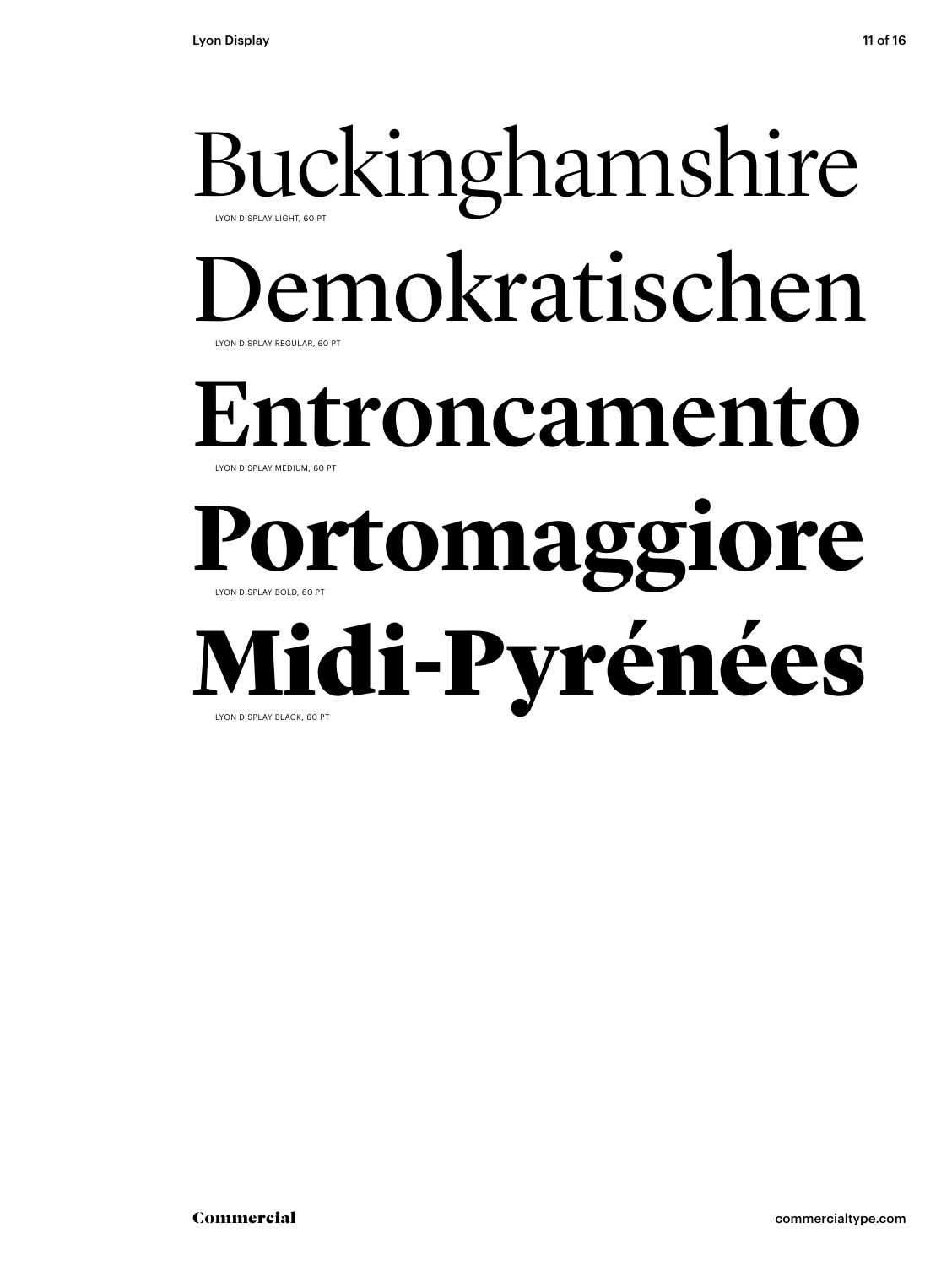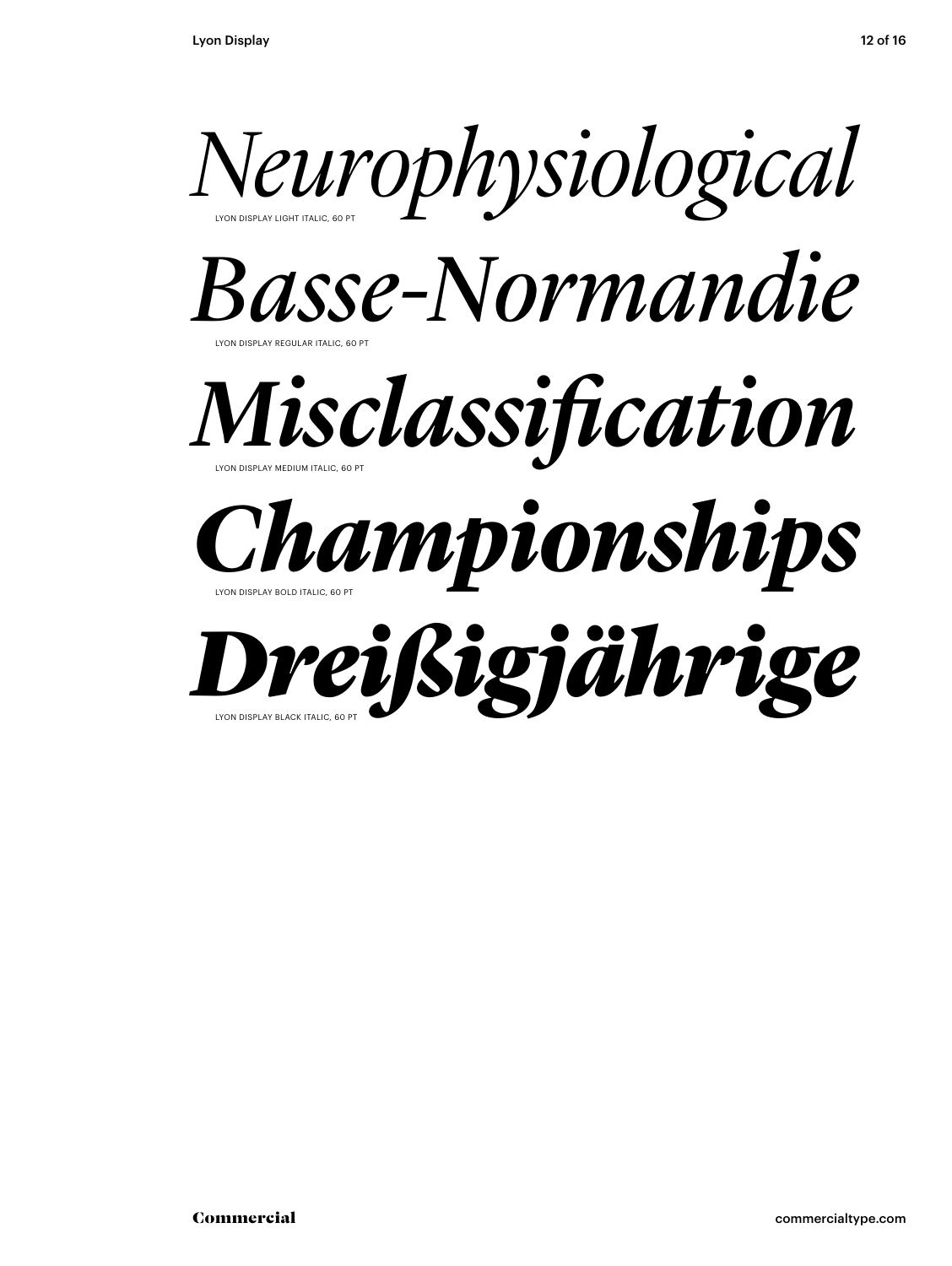| <b>UPPERCASE</b>                                               | ABCDEFGHIJKLMNOPQRSTUVWXYZ                                                                                                                                                                                                                                                                                                                |  |
|----------------------------------------------------------------|-------------------------------------------------------------------------------------------------------------------------------------------------------------------------------------------------------------------------------------------------------------------------------------------------------------------------------------------|--|
| LOWERCASE                                                      | abcdefghijklmnopqrstuvwxyz                                                                                                                                                                                                                                                                                                                |  |
| STANDARD PUNCTUATION                                           | $\{1:\ldots,:\ldots---()\{\}\{\}\}/\backslash \&\emptyset\overset{\omega\cdots\cdots}\cdots,\ldots\cdots\mathbb{S}\cdot\mathbb{S}^{\dagger\pm}\textcircled{c}\circ\mathbb{S}^{\text{mm}}\}$                                                                                                                                               |  |
| UPPERCASE PUNCTUATION                                          | $[! \infty]$ : $\infty$ $\infty$ $\infty$ $\infty$ $\infty$ $\infty$ $\infty$ $\infty$ $\infty$ $\infty$ $\infty$ $\infty$ $\infty$ $\infty$ $\infty$ $\infty$ $\infty$ $\infty$ $\infty$ $\infty$ $\infty$ $\infty$ $\infty$ $\infty$ $\infty$ $\infty$ $\infty$ $\infty$ $\infty$ $\infty$ $\infty$ $\infty$ $\infty$ $\infty$ $\infty$ |  |
| LIGATURES                                                      | fb fh fi fi fk fl ff ffb ffh ffi ffj ffk ffl                                                                                                                                                                                                                                                                                              |  |
| PROPORTIONAL OLDSTYLE<br>default figures                       | $\frac{65}{12345678900f}$ %%0 <sup>a0#°</sup> <+=-x÷>'"                                                                                                                                                                                                                                                                                   |  |
| PROPORTIONAL LINING                                            |                                                                                                                                                                                                                                                                                                                                           |  |
| PREBUILT FRACTIONS                                             | $\frac{1}{2}$ $\frac{1}{3}$ $\frac{2}{3}$ $\frac{1}{4}$ $\frac{3}{4}$ $\frac{1}{8}$ $\frac{3}{8}$ $\frac{5}{8}$ $\frac{7}{8}$                                                                                                                                                                                                             |  |
| NUMERATORS, DENOMINATORS<br><b>SUPERSCRIPT &amp; SUBSCRIPT</b> | $H^{0123456789}/_{0123456789}$ $H^{0123456789+-}$ $H_{0123456789+-}$                                                                                                                                                                                                                                                                      |  |
| <b>ACCENTED UPPERCASE</b>                                      | ÁÂÀÄÅÃĂĀĄÅÆÆÇĆČĈÒĐÉÊÈËĔĒĘĞĜĢĠ<br>ĦĤÍÎÌÏİĪĪĨĨĬĴĶŁĹĽĻĿÑŃŇŅŊÓÔÒÖŐŐŌØŐŒŔŘ<br>ŖŠŚŞŜŞÞŤŢŦÚÛÙÜŬŰŨŲŮŨŴŴŴŴÝŶŸŽŹŻ                                                                                                                                                                                                                                   |  |
| <b>ACCENTED LOWERCASE</b>                                      | áâàäåããããåææçćčĉċďđðéêèëěēeğĝģġħĥ<br><u>uîliiiji iijklillenne innóôòöõőoøøærrrß</u><br>šśşŝşþťţŧúûùüŭűūųůũẃŵẁẅýŷỳÿžźż                                                                                                                                                                                                                     |  |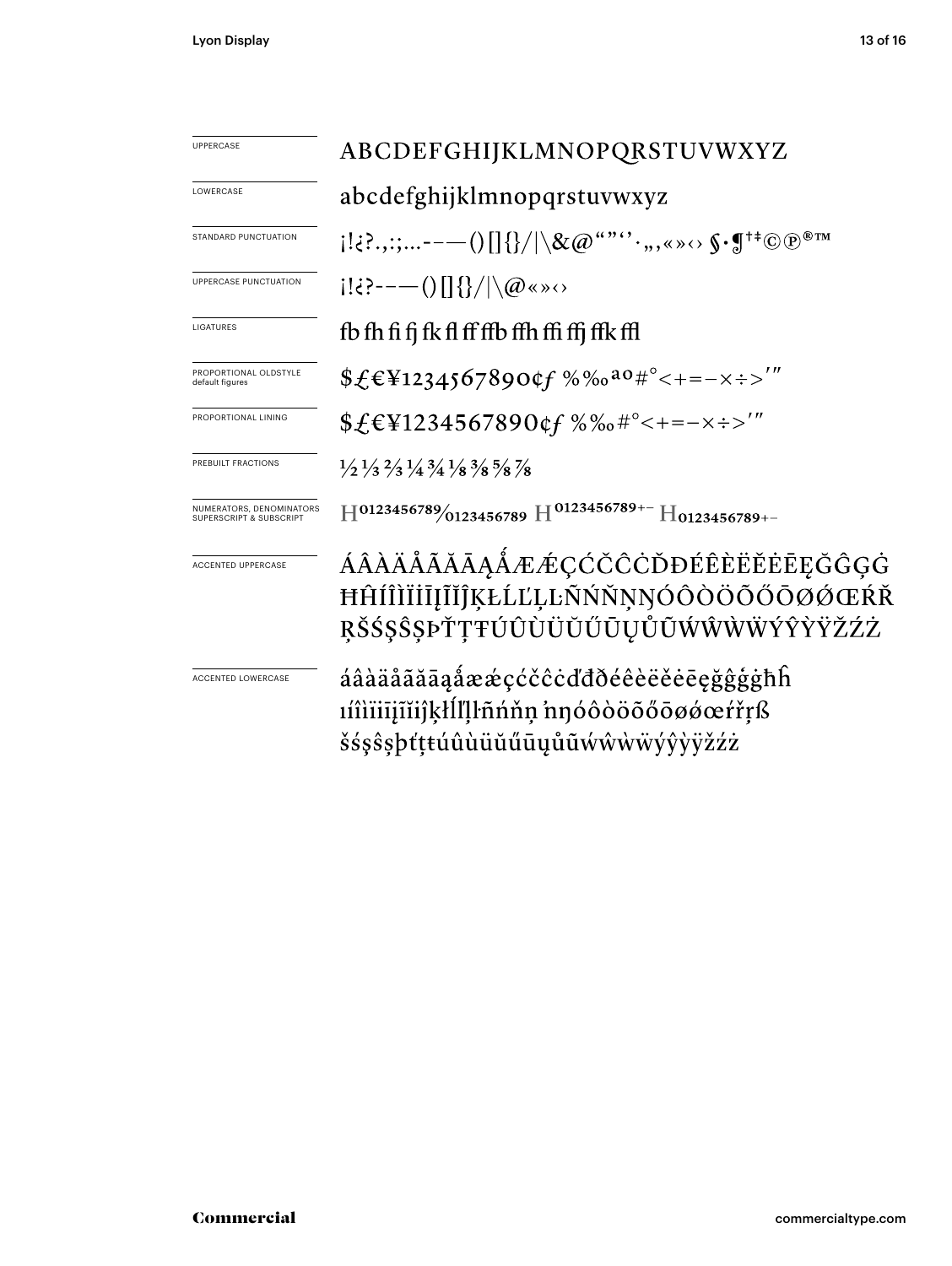| UPPERCASE                                                      | ABCDEFGHIJKLMNOPQRSTUVWXYZ                                                                                                                                                                                                                                                                                                                                                                                                                                                                                                                                                                                                                                                                               |  |  |
|----------------------------------------------------------------|----------------------------------------------------------------------------------------------------------------------------------------------------------------------------------------------------------------------------------------------------------------------------------------------------------------------------------------------------------------------------------------------------------------------------------------------------------------------------------------------------------------------------------------------------------------------------------------------------------------------------------------------------------------------------------------------------------|--|--|
| LOWERCASE                                                      | abcdefghijklmnopqrstuvwxyz                                                                                                                                                                                                                                                                                                                                                                                                                                                                                                                                                                                                                                                                               |  |  |
| STANDARD PUNCTUATION                                           | $\{L^1\leq R^2,\ldots, \ldots \}$ . $\{L^1\leq R^2\leq R^2\}$ , $\{L^2\leq R^2\leq R^2\}$ , $\{L^2\leq R^2\leq R^2\leq R^2\}$                                                                                                                                                                                                                                                                                                                                                                                                                                                                                                                                                                            |  |  |
| UPPERCASE PUNCTUATION                                          | $i!\vec{B}$ :--- ()[]{}/ \&@«» $\Leftrightarrow$                                                                                                                                                                                                                                                                                                                                                                                                                                                                                                                                                                                                                                                         |  |  |
| LIGATURES                                                      | fb fh fi fi fk fl ft ff ffb ffh ffi ffi ffk ffl fft                                                                                                                                                                                                                                                                                                                                                                                                                                                                                                                                                                                                                                                      |  |  |
| PROPORTIONAL LINING<br>default figures                         | $$£€Y1234567890¢f %%0a0#°<+=-x:-2"$                                                                                                                                                                                                                                                                                                                                                                                                                                                                                                                                                                                                                                                                      |  |  |
| PROPORTIONAL OLDSTYLE                                          | $$f_{\epsilon}$ \\starshmall 24567890 \text{f} % % \starshmall $*$ \starshmall 3.4567890 \text{f} % % \starshmall 3.45 \right].                                                                                                                                                                                                                                                                                                                                                                                                                                                                                                                                                                          |  |  |
| PREBUILT FRACTIONS                                             | $\frac{1}{2}$ $\frac{1}{3}$ $\frac{2}{3}$ $\frac{1}{4}$ $\frac{3}{4}$ $\frac{1}{8}$ $\frac{3}{8}$ $\frac{5}{8}$ $\frac{7}{8}$                                                                                                                                                                                                                                                                                                                                                                                                                                                                                                                                                                            |  |  |
| NUMERATORS, DENOMINATORS<br><b>SUPERSCRIPT &amp; SUBSCRIPT</b> | $H^{0123456789}/_{0123456789}$ $H^{0123456789+-}$ $H_{0123456789+-}$                                                                                                                                                                                                                                                                                                                                                                                                                                                                                                                                                                                                                                     |  |  |
| STYLISTIC ALTERNATES                                           | $AMVW$ $b$ v $w$ $\mathfrak{S}$ $\mathfrak{C}$ $\mathscr{O}$ AAAAAAAAA $\mathscr{A}$ æ $\mathscr{A}$ wŵŵ $\mathscr{W}$ bh $\mathscr{W}$ w $\mathscr{W}$                                                                                                                                                                                                                                                                                                                                                                                                                                                                                                                                                  |  |  |
| CONTEXTUAL ALTERNATES                                          | QQjjy                                                                                                                                                                                                                                                                                                                                                                                                                                                                                                                                                                                                                                                                                                    |  |  |
| SWASH ALTERNATES                                               | $A \, \mathcal{E} \, \mathcal{F} \, K \, K \, \mathcal{M} \, \mathcal{N} \, \mathcal{Q} \, R \, R \, T \, \mathcal{V}$<br>$\epsilon$ b k v r w w z Th Th fk ffk<br>ĶĶĀŇŇŅŔŔŖŖŘŤŢŶŶŶŸ<br>$\mathcal{L} \circ \mathcal{L} \circ \mathcal{L} \circ \mathcal{L} \circ \mathcal{L} \circ \mathcal{L} \circ \mathcal{L} \circ \mathcal{L} \circ \mathcal{L} \circ \mathcal{L} \circ \mathcal{L} \circ \mathcal{L} \circ \mathcal{L} \circ \mathcal{L} \circ \mathcal{L} \circ \mathcal{L} \circ \mathcal{L} \circ \mathcal{L} \circ \mathcal{L} \circ \mathcal{L} \circ \mathcal{L} \circ \mathcal{L} \circ \mathcal{L} \circ \mathcal{L} \circ \mathcal{L} \circ \mathcal{L} \circ \mathcal{L} \circ \mathcal$ |  |  |
| <b>ACCENTED UPPERCASE</b>                                      | ÁÂÀÄÅÃĂĀĄÅÆÆÇĆČĈÒĐÉÊÈËĔĒĘĞĜĢĠ<br>ĦĤÍÎÌÏİĪĮĨĬĴĶŁĹĽĻĿÑŃŇŅŊÓÔŎŎŐŐŌØĆŒŔŘŖ<br>ŠŚŞŜŞÞŤŢŦÚÛÙÜŬŰŨŲŮŨŴŴŴŴÝŶŶŸŽŹŻ                                                                                                                                                                                                                                                                                                                                                                                                                                                                                                                                                                                                  |  |  |
| <b>ACCENTED LOWERCASE</b>                                      | áâàäããããagắææçćčĉċďđðéêèëĕēēgğĝģġħĥ<br>víiiiiįĩijkłĺlḷŀñńňṇ hŋóôòöõőōøøœŕřṛß<br>šśşŝşþťṭŧúûùüŭűūųůũẃŵẁѿýŷỳÿžźż                                                                                                                                                                                                                                                                                                                                                                                                                                                                                                                                                                                           |  |  |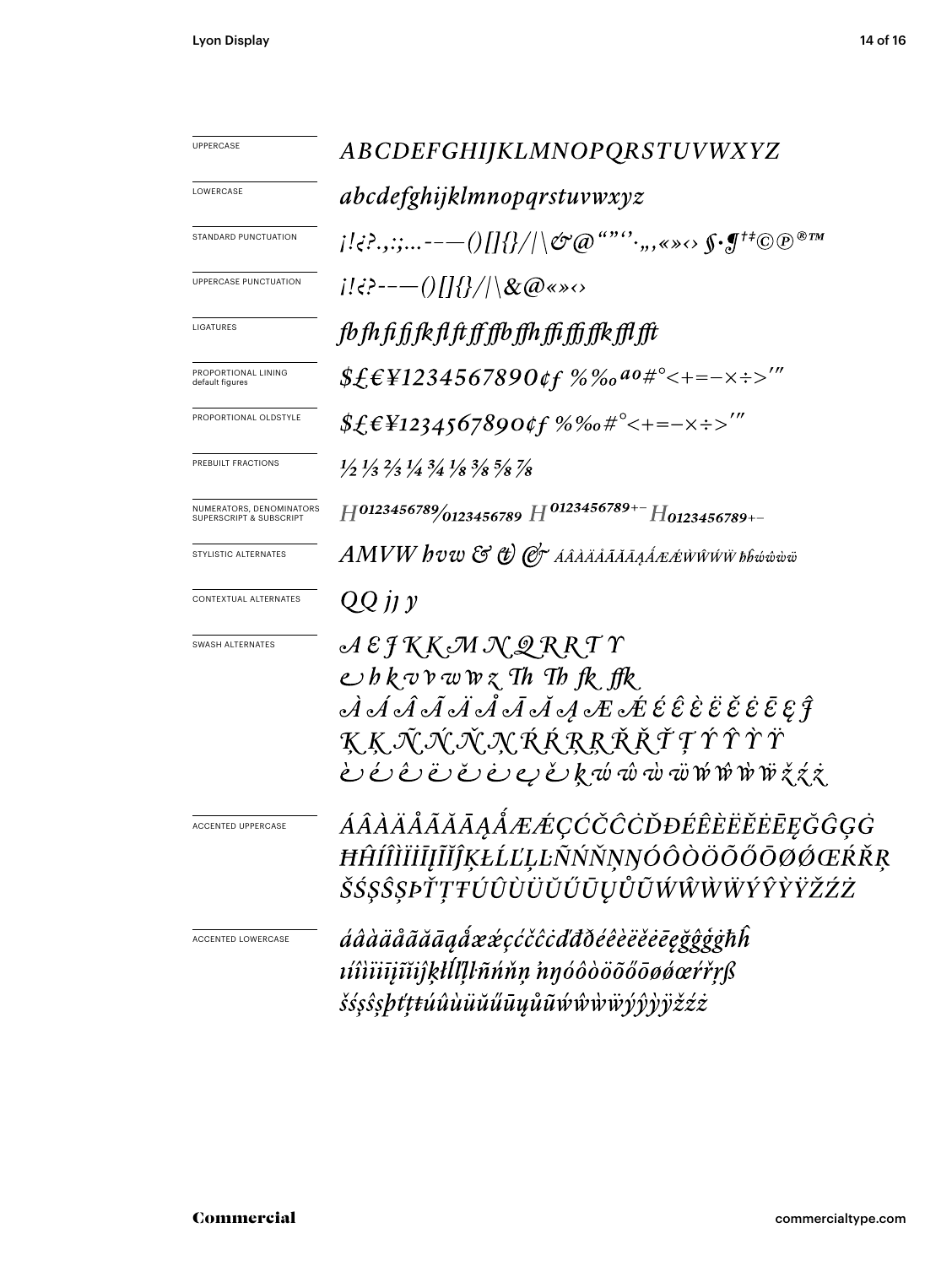| <b>OPENTYPE FEATURES</b><br><b>FAMILY WIDE</b>         | <b>DEACTIVATED</b>                 | <b>ACTIVATED</b>                            |
|--------------------------------------------------------|------------------------------------|---------------------------------------------|
| <b>ALL CAPS</b>                                        | info@commercialtype?               | INFO@COMMERCIALTYPE?                        |
| PROPORTIONAL OLDSTYLE<br>default figures               | Nearly 250,896,500 attended        | Nearly 250,896,500 attended                 |
| PROPORTIONAL LINING                                    | Nearly 250,896,500 attended        | Nearly 250,896,500 attended                 |
| <b>FRACTIONS</b><br>ignores numeric date format        | $21/03/10$ and $21/18$ 40/90       | $21/03/10$ and $2\frac{1}{18}$ $40/90$      |
| SUPERSCRIPT/SUPERIOR                                   | $x158 + y23 \times z18 - a4260$    | $X^{158} + Y^{23} \times Z^{18} - Z^{4260}$ |
| SUBSCRIPT/INFERIOR                                     | $x158 \div y23 \times z18 - a4260$ | $X_{158} \div Y_{23} \times Z_{18} - 24260$ |
| <b>DENOMINATOR</b><br>for making arbitrary fractions   | 0123456789 0123456789              | 0123456789 0123456789                       |
| <b>NUMFRATOR</b><br>for making arbitrary fractions     | 0123456789 0123456789              | 0123456789 0123456789                       |
| <b>LANGUAGE FEATURE</b><br>Română (Romanian) s accent  | INSUȘI conștiință științifice      | ÎNSUȘI conștiință științifice               |
| <b>LANGUAGE FEATURE</b><br>Lower dots on i i ä ö ü for | Määrättiin städtische königs       | Määrättiin städtische königs                |

LANGUAGE FEATURE Lower dots on i j ä ö ü for Finnish, German and Swedish

#### **OPENTYPE FEATURES** ITALIC ONLY

STYLISTIC SET 01<br>A M V W and related

STYLISTIC SET 02<br>h v w and related

STYLISTIC SET 03<br>alternate &

STYLISTIC SET 04<br>alternate &

STYLISTIC SET 05<br>alternate &

STYLISTIC ALTERNATES<br>Illustrator/Photoshop

SWASH E J K Q R T Y k v w z and related (with contextual alternate substitutions)

SWASH e and related (terminals only)

SWASH A Æ K M N R and related (initials only)

A M V W and related *Animal, Moving, Volume, Woven Animal, Moving, Volume, Woven* Illustrator / Photoshop *Awareness, Viewership, Leveling Awareness, Viewership, Leveling*  $R$ *hetoric and the viewership level*  $R$ *hetoric and the viewership level*  $Rutherford, Partridge & McCall Rutherford, Partridge & MCCall$ **Rutherford, Partridge & McCall** Rutherford, Partridge & McCall

**DEACTIVATED ACTIVATED** 

**Rutherford, Partridge & McCall** Rutherford, Partridge & McCall

*ANTIQUES JUPITER WALK ANTIQUES JUPITER WALK Range July walked Ring prevails Range July walked Ring prevails MANOR, MOLE. MILITARY MANOR, MOLE. MILITARY Flame plane flange bezier curve* Flame plane flange bezier curve